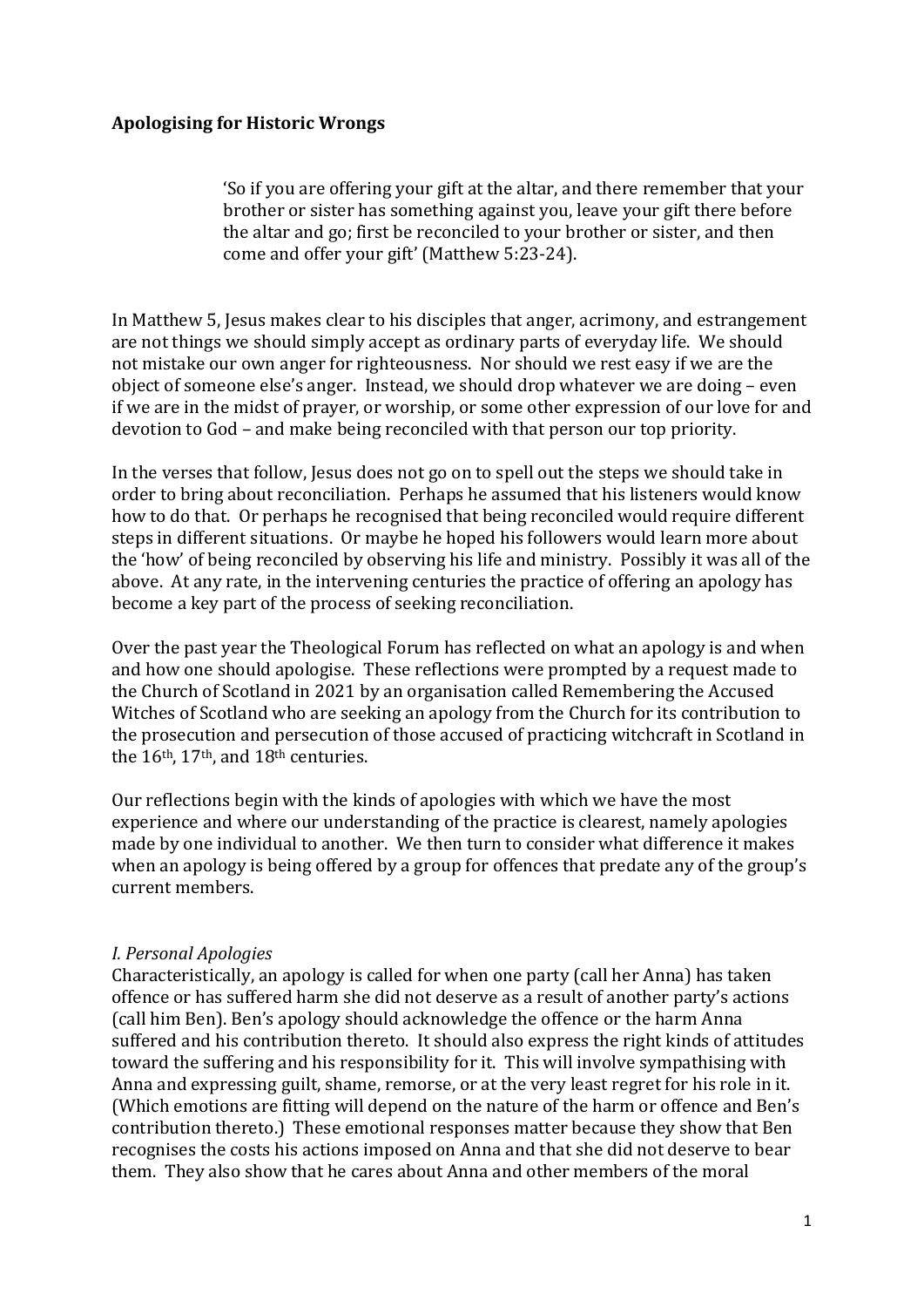community, about the norms that govern their life together, and about his responsibility to affirm and uphold those norms.

The description offered in the previous paragraph is of what we might call the basic model of apology. As with automobiles, there are various upgrades that could be added to improve the basic model. The most obvious add-on is repentance or some other indication that Ben does not intend to impose this same cost on Anna – or other members of the moral community – again. Some might balk at calling repentance an add-on.[1](#page-1-0) After all, repentance is one of the features that recipients (and witnesses) of apologies care about most. Indeed, without it, many apologies will fail to fulfil their function. Before Anna goes back to trusting Ben again, she may well be looking for some indication that Ben is not likely to repeat the infraction next week or next month. And repentance is one such indicator, since it involves repudiating one's prior actions and attitudes and committing oneself to a new and better course. However, repentance is not always an option, even for well-meaning agents. There can be tragic circumstances in which Ben is forced to choose between two options, both of which are objectionable, and the situation may be such that Ben and Anna both know Ben will be forced to make this choice again. There can also be situations, such as when the moral failing in question is tied to an addiction or a deeply-rooted character flaw, where Ben and Anna both know Ben is likely to mess up in exactly this way again at some point. In such situations, a meaningful apology need not pretend that the future looks rosier than we have reason to think it really will be.<sup>2</sup> Even in such circumstances, Ben's apology needs to acknowledge that he has fallen short, Anna deserved better, and Anna's welfare – and that of others who might have been affected – matters to him. But other things being equal, apologies that express repentance are significantly better than ones that do not.

Another add-on that can improve the quality of an apology – and whose absence can detract from it – is an attempt to make amends. If Ben is still driving the car he stole from Anna and has no plans to return it, then it will be impossible to take his apology seriously, no matter how well-worded it might be, how much he appears to sympathise with Anna's plight, or how openly he acknowledges his fault. For his apology to have a chance of helping to reconcile him to Anna, Ben will also need to return her car. But if, in addition to returning the car, Ben also seeks to compensate Anna for the personal inconvenience and emotional distress she has suffered as a result of his actions, the value of Ben's apology will be enhanced. His attempts to make amends underscore the sincerity of his apology and alleviate (at least some of) the unjust burden his original actions had imposed on Anna.[3](#page-1-2) 

There are a number of other factors that bear on when an apology will be conducive to reconciliation. These factors are not limited to what Ben says to Anna about this particular misdeed. If Ben has disrespected Anna, lied about her to her friends, and vandalised her home, and he only apologises for disrespecting her, neither Anna nor anyone else is likely to view his apology favourably. Similarly, if Ben has wronged Anna, Cynthia, and Dudley in exactly the same way, but he only apologises to Anna, that is likely to have a bearing on the value of his apology. What we don't apologise for is often

<span id="page-1-0"></span><sup>1</sup> See, for example, Aaron Lazare, *On Apology* (Oxford University Press, 2004) 229-230.

<span id="page-1-1"></span><sup>2</sup> Glen Pettigrove and Jordan Collins, 'Apologizing for Who I Am,' *Journal of Applied Philosophy* 28 (2011): 137-150.

<span id="page-1-2"></span><sup>3</sup> Linda Radzik, *Making Amends: Atonement in Morality, Law, and Politics* (Oxford University Press, 2009).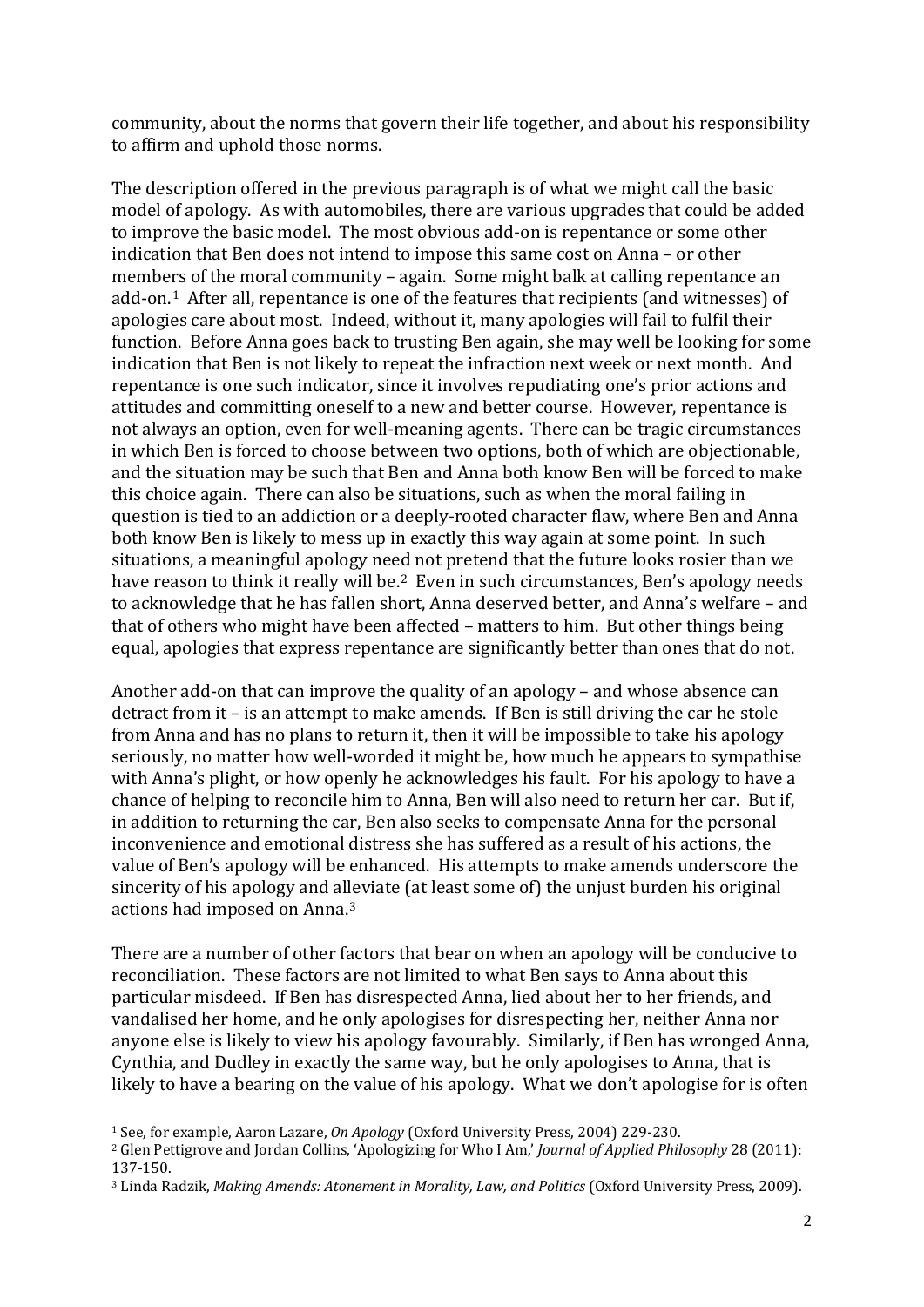as important as what we do. One reason this is the case is that apologies are not just about the past. They are also about the kinds of present and future relations others might hope to have with Ben. And what he doesn't say can often tell us as much about what he is like as what he does say.

#### *II. Group Apologies*

If we turn our attention to wrongs or injuries caused by a group, we would expect a good group apology to contain the same basic elements a personal apology would. The group apologising should acknowledge the wrong they did or the harm their actions caused. They should express sympathy with the victim and regret or remorse for contributing to their injury (or failing to come to their defence in the case of sins of omission). If repentance is appropriate, then expressing repentance would make the group's apology better. The same is true of attempting to make amends. The basic contours of a good apology, then, are the same for a group as for an individual.

However, the fact that an apology is being offered by a group does introduce some additional layers of complexity. One such layer has to do with the way guilt is distributed in a group. Occasionally, guilt is evenly distributed to each member of a group. Even though only one of the bank robbers took the money out of the vault, one threatened the bank employees, and one kept the engine running in the getaway car, we consider each of them guilty of the robbery in its entirety. They were all aware of what they collectively were doing, and each was playing their part to contribute to the success of the operation. But most cases are not like the bank heist. Typically, guilt is unevenly distributed across a group's members. Some members (e.g., the CEO and CFO) were more responsible for the group's wrongdoing than others (e.g., the janitor who was unaware the company was doing wrong). In contexts where guilt is unevenly distributed, it may be important for the apology to reflect that fact.

Another layer of complexity is due to differences in the way groups and individuals have emotions and perform actions. A remorseful individual feels remorse and expresses that emotion in actions that reflect sadness at what they've done and a wish that they had behaved differently. When we ascribe an emotion like remorse to a group, much more of the weight of that ascription will be carried by the group's actions. It may be important for some group members to feel remorse over what they individually and collectively have done. But it will be even more important that they act in ways consistent with remorse by, for example, altering company policies and institutional values, changing the way the company is organised, introducing new kinds of oversight, and taking other steps to ensure the group behaves better from now on.[4](#page-2-0)

Changing institutional structures introduces an additional layer of complexity to group apologies. When an individual apologises for her own actions, she often adopts a fiction of splitting herself in two. She separates her current self from her former self. Her former self behaved badly, but she is no longer that person. Her current self stands in solidarity with the victim of her former self's actions, condemning those actions as wrong.[5](#page-2-1) As she does so, it is acceptable for the apologiser to castigate her former self: 'I

<span id="page-2-0"></span><sup>4</sup> Glen Pettigrove and Nigel Parsons, 'Shame: A Case Study of Collective Emotion,' *Social Theory and Practice* 38 (2012): 504-530.

<span id="page-2-1"></span><sup>5</sup> Erving Goffman, *Relations in Public* (Basic Books, 1971) 113.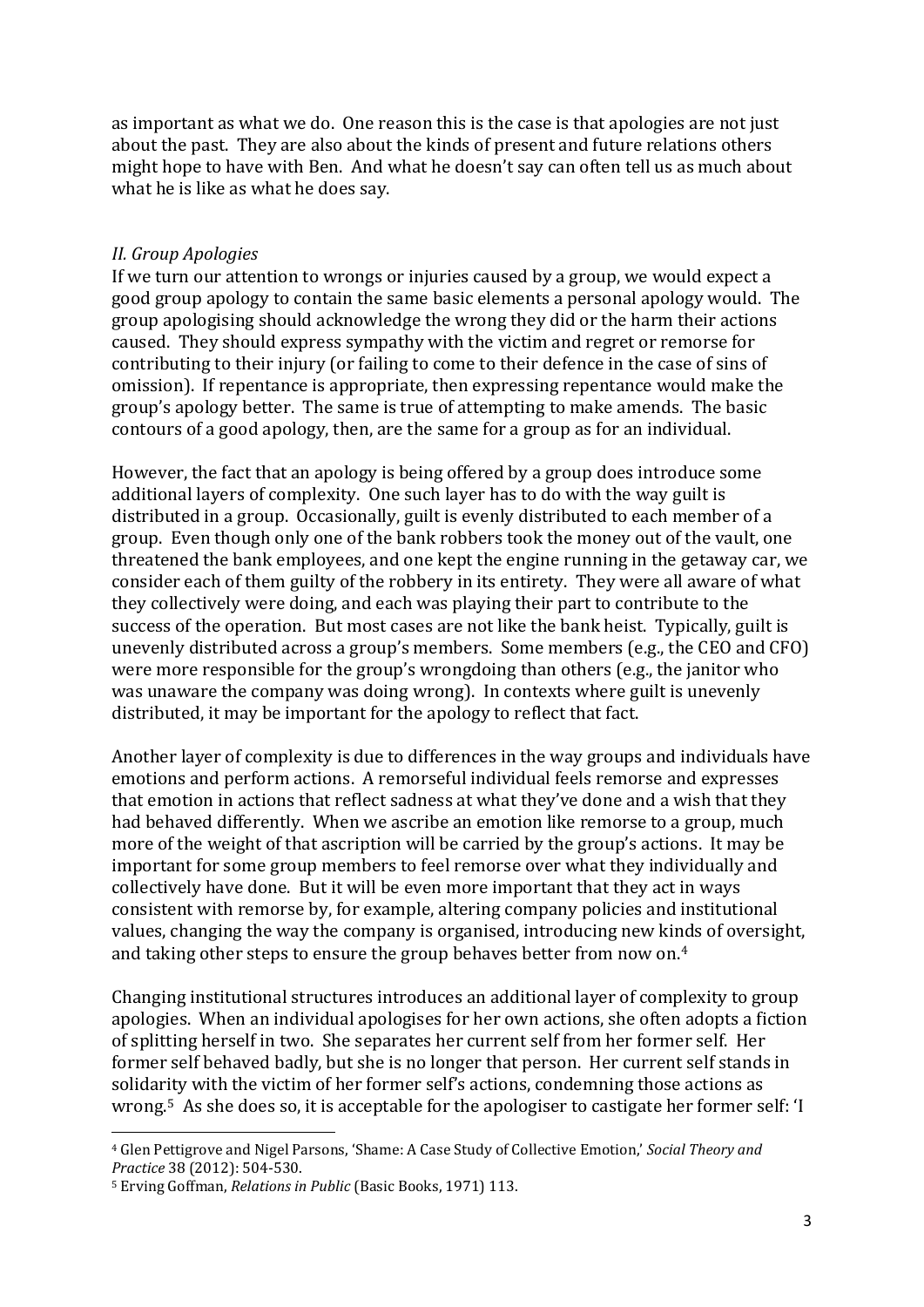was really horrible, but I've seen the error of my ways and now I stand with you in condemning who I was and what I did.' In group apologies, however, this familiar feature of personal apologies is often not a fiction. The persons most responsible for the group's failing have been sacked or demoted and those presenting the apology are people who were not involved in the group's misdeeds. This fact has certain benefits. It makes it easier to convince both the victim and the wider community that the former wrongdoer has changed and can be relied upon not to reoffend. But it also introduces risks. What presents itself up as a group apology might come across as (or really amount to) one individual casting aspersions on another. Instead of a group owning up to their moral failings, what others hear is one part of the group (for example, the new management) vilifying another part (e.g., the old management).<sup>6</sup> And that often sounds less like taking responsibility for what happened than it does like redirecting blame to someone else.

### *III. Group Apologies for Historic Wrongs*

One thing groups are able to do that individual persons are not is apologise for wrongs that took place more than a century ago. Some people have misgivings about apologies for historic wrongs. These misgivings are rooted in questions about agency and blame. We shall consider and respond to the most common misgivings before turning to the value of historic wrongs.

The most frequently voiced objection to apologies for historic wrongs begins with the thought that the point of an apology is to accept the blame for some misdeed[.7](#page-3-1) To this it adds two further thoughts. First, it is unfair to blame someone for misdeeds performed by someone else.[8](#page-3-2) Second, it is inappropriate to accept blame for someone else's wrongdoing.

The first objection is built on several assumptions we might want to challenge. At least in its early days our tradition had a much less individualistic perspective on moral responsibility than the objection assumes. For example, in explaining how seriously Yahweh takes idolatry, the Deuteronomist tells us Yahweh is 'a jealous God, punishing children for the sins of their parents to the third and fourth generations of those who reject me' (Deuteronomy 5:9). The Deuteronomist does not have the final word in this issue. Ezekiel 18 defends a more individualistic conception of moral responsibility. Nevertheless, one might push back against the assumption that an individual is only rightly blamed for an action she personally did. However, even if one accepted the assumption that it is unfair to blame someone for another person's misdeeds, there would still be a compelling reason to set the objector's concerns to one side. Not all apologies – not even all good apologies – are about accepting blame. This is true of personal apologies: a parent can apologise to her neighbour for the window her children broke when playing ball in the garden without anyone thinking she is to blame for the broken window. The point is even clearer when we look at group apologies. Sometimes what makes a group apology meaningful is that it is a way for the group to stand in solidarity with victims. Sometimes it is meaningful because it is a way for the group to affirm its current commitment to communal norms that the group previously

<span id="page-3-0"></span><sup>6</sup> C.S. Lewis, 'The Dangers of National Repentance,' *The Guardian* (15 March 1940).

<span id="page-3-1"></span><sup>7</sup> Nick Smith, *I Was Wrong: The Meanings of Apologies* (Cambridge University Press 2008) 34.

<span id="page-3-2"></span><sup>8</sup> Samuel Wheeler, III, 'Reparations Reconstructed,' *American Philosophical Quarterly* 34 (1997): 301-318.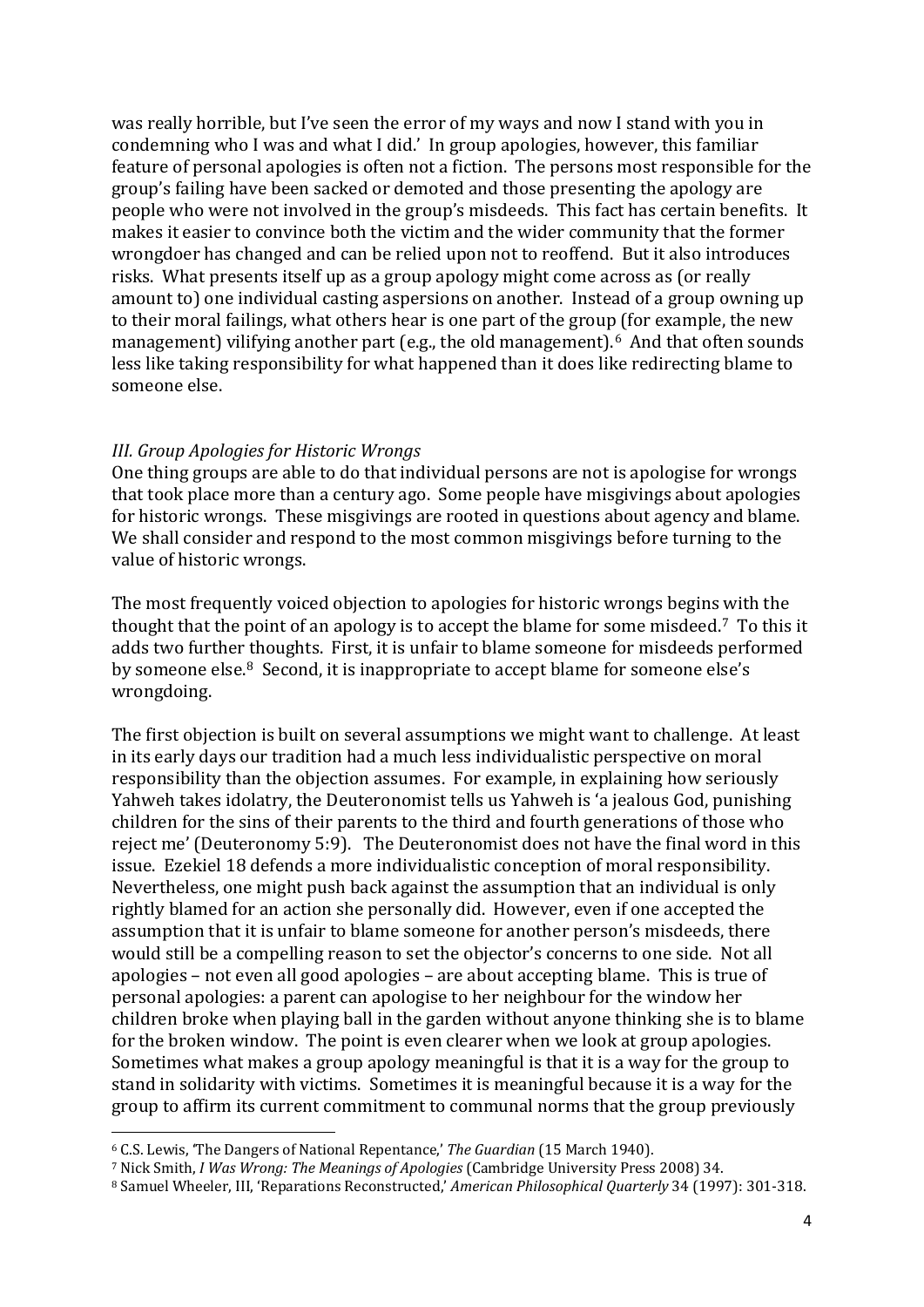breached. Sometimes a group apology is meaningful because it is a way for the group to take responsibility for what innocent others suffered as a consequence of the group's previous actions. And each of these could be done without anyone casting, accepting, or even invoking blame.

A second objection is also concerned with blame, but this time with the blame of the group's former members rather than its current ones. The worry is about whether it is appropriate to apply contemporary standards to past actors. For example, many current members of the Church of Scotland will think one of the things that made the witch hunts of yesteryear so horrifying is that most – possibly all – of the accused were innocent of the charges laid against them. This may be because we think the accused could not have made a deal with the devil or because, if they did, the devil is not capable of granting humans the sorts of magical powers James VI accused them of deploying against him. It may be because we think many of the accused simply suffered from mental health conditions that were poorly understood at the time. It may be because we think some of the accused were just ahead of their time, having stumbled upon medicinal properties of plants that were not yet widely known. It may be because we think testimony that has been acquired through torture, the threat of torture, or the offer of reprieve is unreliable. It may be because the power dynamics displayed in the witch trials were so manifestly sexist.<sup>9</sup> Or it may be because we do not think consorting with faeries is a capital offence. As a result of some combination of these beliefs, we might think all church members involved in advocating anti-witchcraft laws and accusing, trying, condemning, or executing people for witchcraft behaved badly. But by their lights, they were trying to rid Scotland of evildoers who were engaged in what they believed was treasonous or idolatrous activity. Were we in a position to ask them, they would tell us they were trying to protect innocent people from Satan and his wiles, they were showing their loyalty to the king, they were correcting the frailty women had inherited from Eve,[10](#page-4-1) and they were expressing pious devotion to God. Surely it is unfair to blame them for piety, patriotic loyalty, or benevolent concern for public welfare. Nor is it fair to blame them for failing to understand aspects of human psychology or pharmacology that the scientific community would not understand until generations hence.

Legitimate concerns stand behind this line of thought. It is important not to misconstrue the motivations of our forebears, not least because we are a lot like them and need to be alert lest we repeat their mistakes. It does not do anyone any good if an apology oversimplifies the moral landscape, either by making us look better than we are or making our predecessors look worse than they were. However, it is also important not to ignore the ways in which earlier generations could and should have known better. There were dissenting voices in the  $16<sup>th</sup>$ ,  $17<sup>th</sup>$ , and  $18<sup>th</sup>$  centuries who cautioned against self-righteous arrogance and sanctimonious cruelty. There were numerous factors that highlighted the limitations of our knowledge and that warned of the dangers of overconfidence. Jesus' own repeated rejection of misogynistic norms should have prompted those who claimed to follow his example to question a practice that was

<span id="page-4-0"></span><sup>&</sup>lt;sup>9</sup> More than five times as many women were accused of practicing witchcraft in Scotland as men (Julian Goodare, 'Women and the Witch-Hunt in Scotland,' Social History 23 (1998): 288-308).

<span id="page-4-1"></span><sup>&</sup>lt;sup>10</sup> King James, VI, *Daemonologie* [1597], in *Minor Prose Works*, J. Craigie, ed. (Scottish Text Society 1982) 30.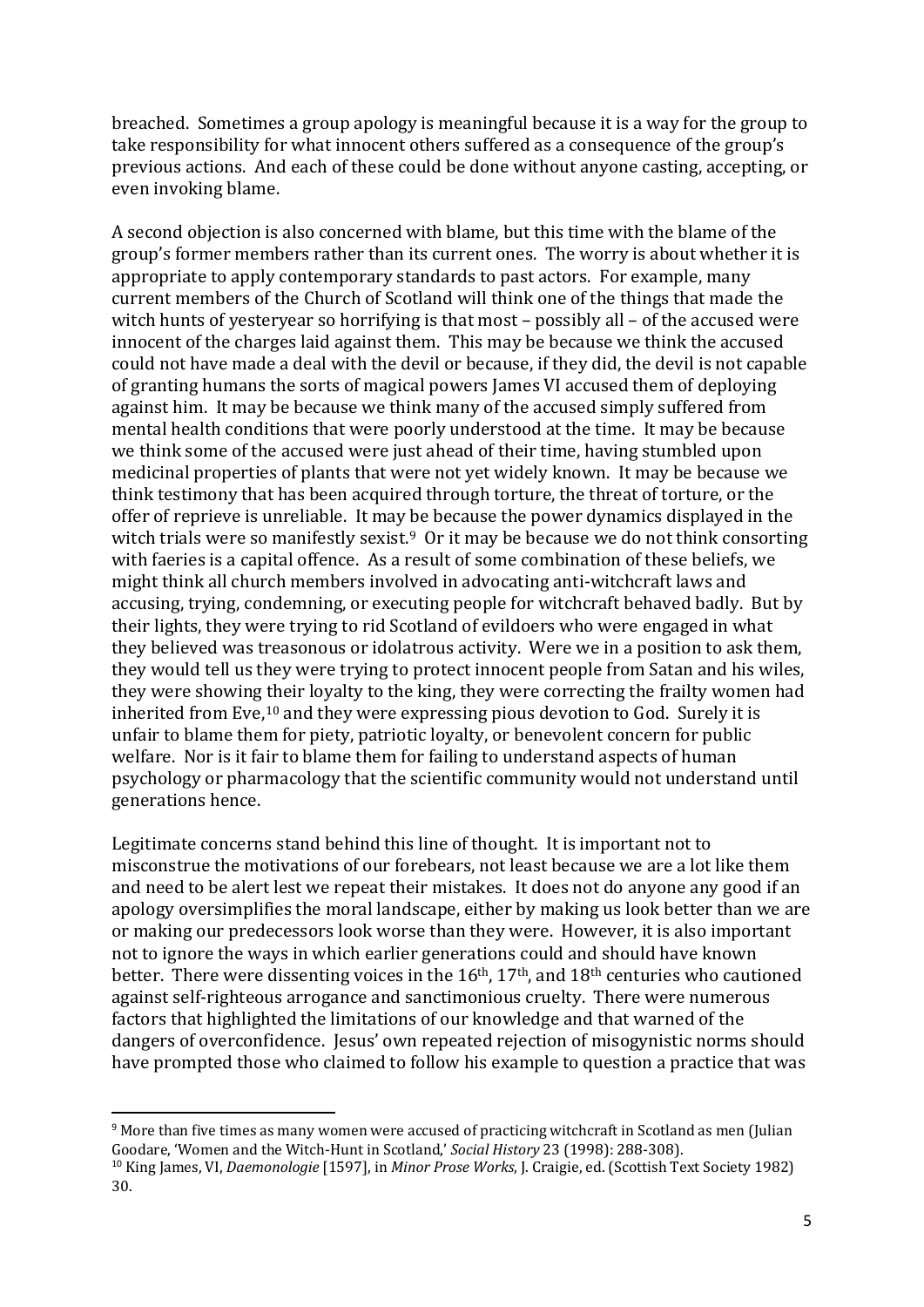so obviously skewed against women.[11](#page-5-0) The list could go on. And similar factors bear on many of the historic acts for which a centuries-old organisation like the Church of Scotland or the Church of England might consider apologising, including complicity with the injustices of slavery, imperialism, and racism. The 'lack of knowledge' that might be pleaded on behalf of our forebears was often worse than mere ignorance. It was wilful self-deception.

In short, the wrongdoing of a group's earlier members may be both less and more familiar than is commonly acknowledged. That fact speaks in favour of approaching both previous and current actions of the group with circumspection and doing our research carefully before we apologise for historic wrongs. But since apologies are not just – or even necessarily – about assigning and accepting blame, there is scope for an apology to serve its function even if it gets some of the historical details wrong. It is possible to stand in solidarity with the victims and affirm current community standards even if we have not determined who all the bad actors were, what motivated them, and whether they should have known better.

A third worry regarding apologies for historic wrongs is rooted in questions about whether a current group is the same agent as the one who acted badly. In addition to the change of membership already mentioned, there are also factors like group mergers and schisms. The present Church of Scotland, for example, was formed from the merger of the Church of Scotland and the United Free Church of Scotland in 1929. And the United Free Church was formed from the merger of the United Presbyterian Church and the Free Church of Scotland a generation earlier (in 1900). If the present Church of Scotland regrets something the United Presbyterian Church did, or that the pre-schism Church of Scotland did, does it have the standing to apologise for that action?

While schisms and mergers might have a bearing on the Church's liability in a court of law, it is less clear that they are relevant to the matter of the Church's moral responsibility. One's thoughts on the matter will depend in no small part on the metaphors one employs. If we are thinking of the issue in terms of guilt or blame, and we think of guilt as functioning like a financial debt, then schisms might mean responsibility for pre-schism wrongdoing is now shared among the various post-schism denominations (call them D1, D2, and D3). If D1 and D2 merge, forming a new group (D4), then one might think D4 has a greater share of responsibility for pre-schism wrongdoing than D1 did (because it has inherited D1's and D2's guilt like it would inherit their other assets or debts). If, on the other hand, one is concerned about affirming one's commitment to community standards, about aligning one's tradition more closely with justice, and about making victims whole, then the financial metaphor is less attractive and the schisms and reunifications less relevant. When Pope John Paul apologised for the crusades, for example, he did not seem terribly worried about the implications of the Papal Schism of 1378-1417 or the Protestant Reformation. Nor should he have been. That history was irrelevant to the moral, historical, and relational aims of his apology.

<span id="page-5-0"></span><sup>11</sup> See Ben Witherington, III, *Women in the Ministry of Jesus* (Cambridge University Press, 1987); Hisako Kinukawa, *Women and Jesus in Mark: A Japanese Feminist Perspective* (Orbis Books, 1994); and Susan Miller, *Women in Mark's Gospel* (T&T Clark, 2004).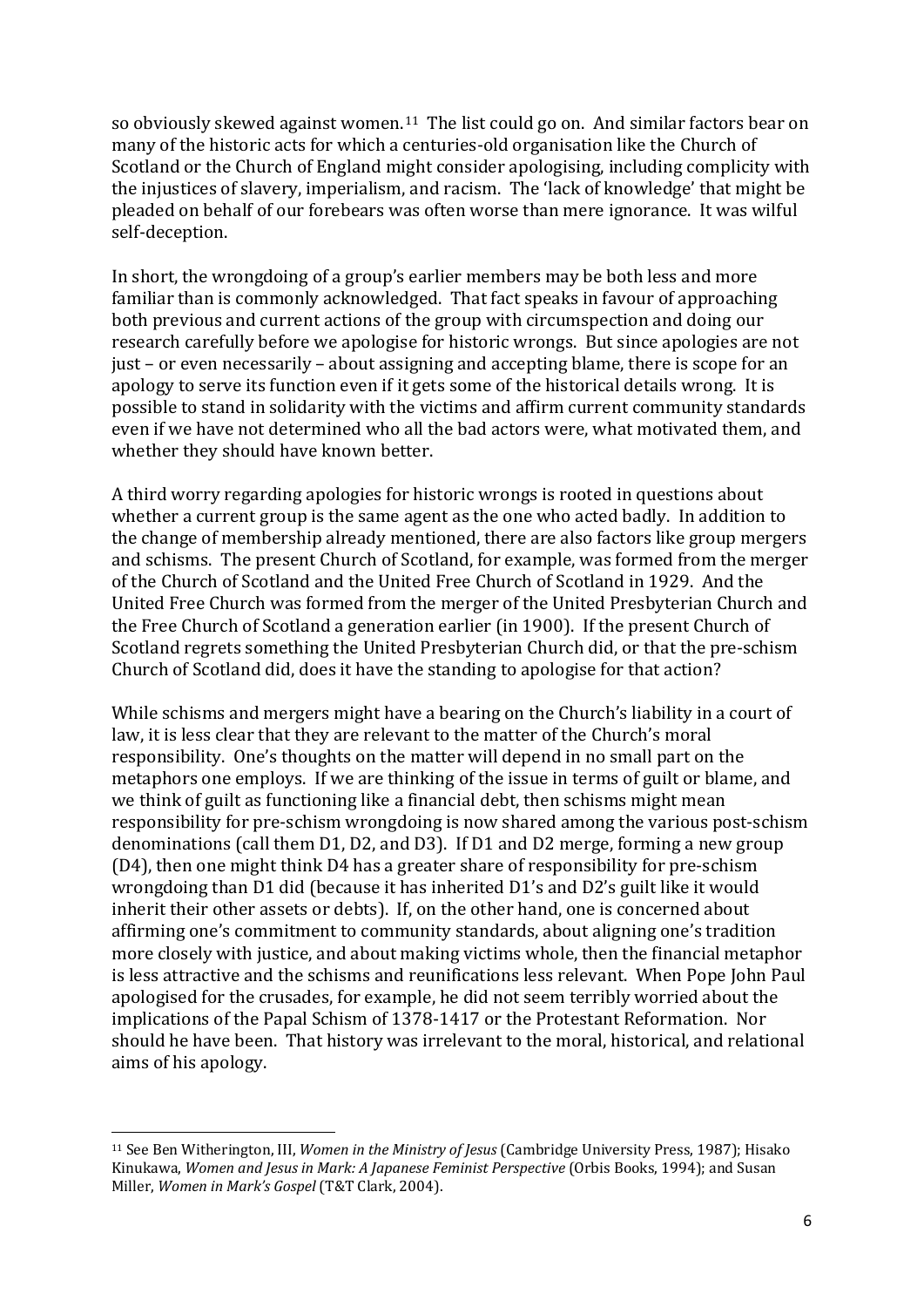The final worry we will consider has to do with the ongoing agency of the victim of a historic wrong. One characteristically apologises to someone for having failed them in some respect.[12](#page-6-0) If a group wishes to apologise for a centuries-old wrong, to whom should their apology be directed? In cases like the witch trials, all of the primary victims are dead. So are the secondary victims, namely, the family and friends who were also wronged when their loved one was accused, condemned, and executed for being a witch. Nor were the victims part of an institution that might be seen as a collective victim that has persisted to the present day.

If an apology had to start with 'We did you wrong,' then this worry would be a showstopper for some would-be apologisers. But not all meaningful apologies need begin that way. An apology might need to be at least notionally addressed to someone, but that someone need not be the victim. A group that is advocating the cause of innocent victims could be a suitable addressee. In a case like the Scottish witch-hunts – more than 84% of whose victims were women – one might address the apology to women, whose exposure to various forms of misogyny, gender inequality, and gender-based violence provides a meaningful link between their experiences and those of so many of the accused witches of the past.

Having dealt with a number of common misgivings, let us finally turn to the matter of why a group might wish to issue an apology for historic wrongs. Several reasons have already been mentioned: expressing respect for and solidarity with victims, affirming one's commitment to justice and neighbourliness. Another reason is to set the historical record straight. Apologies for historic wrongs, 'set the record straight by correcting official accounts and acknowledging groups … whose existence was denied or neareradicated. They represent and even enact important public moral change by asserting the wrongness of past norms and policies (for example, racist immigration practices or genocidal colonialism) that were once considered acceptable or even morally appropriate, and they announce and assert the very real harms these wrongful policies caused.'[13](#page-6-1) 

A third reason for apologising for historic wrongs becomes salient if we return to the remarks of Jesus with which we started. For many within our community, when they think of the church they think of an organisation with a history of bad behaviour: they think of racism, sexism, homophobia, greed, hypocrisy, inquisitions, witch-hunts, crusades, religious bigotry, sectarianism, social exclusion, child abuse cover-ups, complicity with imperialism, siding with the powerful against the vulnerable, and the like. They think of our worst qualities at our worst moments. And given how bad we have been at those moments – and how imperfect we remain even at our best – they quite reasonably have something against us. Issuing an apology for our historic sins can be an important step toward reconciling with neighbours from whom the church's past has alienated her. If accompanied by supporting actions, such an apology can help persuade our neighbours they can expect better of us in future.

A further benefit of apologising for historic wrongs is that issuing such an apology invites us to scrutinise our current actions, values, institutional structures, and group

<span id="page-6-0"></span><sup>12</sup> Janna Thompson, 'Apologizing for Historical Injustices,' *Social Research* 87 (2020) 1039.

<span id="page-6-1"></span><sup>13</sup> Alice MacLachlan, '"Trust Me, I'm Sorry": The Paradox of Public Apology,' *The Monist* 98 (2015) 442.